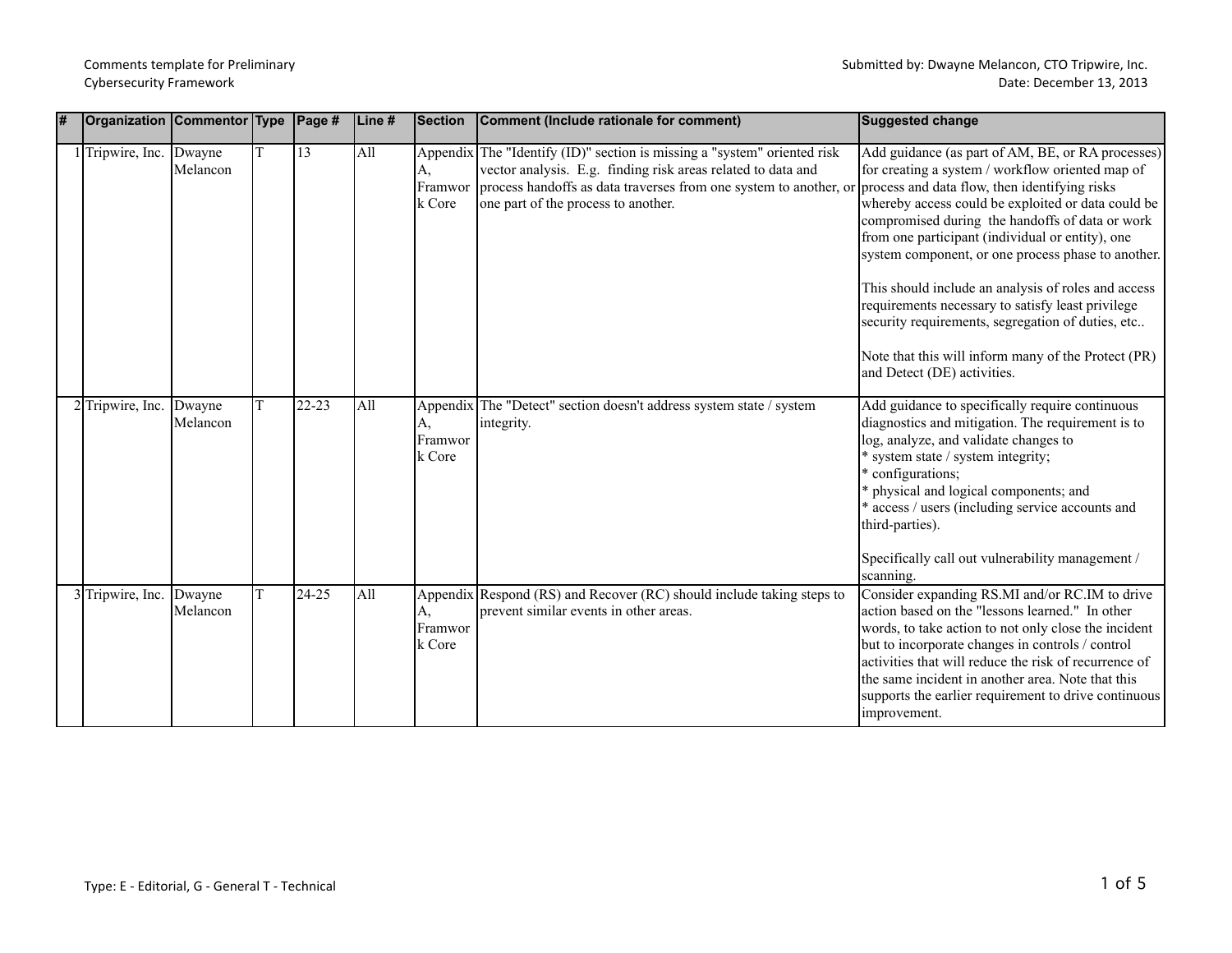| l# | Organization   Commentor   Type   Page # |                    |     |                    | Line #  | Section                 | Comment (Include rationale for comment)                                                                                                                                                                                                                                                                                                                                                                                                                                                                                                                                                                                                                                                                                                                                                                                                                                                                                                                                                                                                                                                                                   | <b>Suggested change</b>                                                                                                                                                                                                                                                                                                                                                                                                                                                                                                                                                        |
|----|------------------------------------------|--------------------|-----|--------------------|---------|-------------------------|---------------------------------------------------------------------------------------------------------------------------------------------------------------------------------------------------------------------------------------------------------------------------------------------------------------------------------------------------------------------------------------------------------------------------------------------------------------------------------------------------------------------------------------------------------------------------------------------------------------------------------------------------------------------------------------------------------------------------------------------------------------------------------------------------------------------------------------------------------------------------------------------------------------------------------------------------------------------------------------------------------------------------------------------------------------------------------------------------------------------------|--------------------------------------------------------------------------------------------------------------------------------------------------------------------------------------------------------------------------------------------------------------------------------------------------------------------------------------------------------------------------------------------------------------------------------------------------------------------------------------------------------------------------------------------------------------------------------|
|    |                                          |                    | G/E | 7-8, 9-10 281-306, | 321-389 |                         | *Aligned with most consultant/audit security program<br>assessments and uses CMM<br>*Make this more approachable / less daunting by using<br>constructive, non-regulatory language like Security Index where<br>we can set our own Goals or Targets<br>*ES-C2M2 uses similar approach (embedded to assess each<br>MIL)--Not implemented, Partially implemented, Largely<br>implemented, Fully implemented, and Achieved-found in the<br>ES-C2M2_Self-Evaluation_Toolkit_2of2.zip in the ES-C2M2<br>Report Builder spreadsheet. Provide guidance on how to<br>interpret / apply the categories objectively.<br>*Tiers and Profiles is a confusing and NEW construct. We can<br>move to this in CSF version 2.0, but let's not start here. No one<br>raised their hands in the Raleigh workshop when we polled the<br>group "Do you know how to use Tiers and Profiles?"<br>*Suggest that NIST use a SurveyMonkey to continue to broadly<br>poll this question.<br>*Security [Capability Maturity Model] Index is a simple<br>construct and broadly used already without people knowing<br>they're using it, they just are. | *Offer options for a simple Self-Assessment (e.g.<br>Security (CMM) Index and ES-C2M2).<br>*Use CMM/CMMI as a simple self-assessment<br>methodology for the CSF 5 Functions and<br>associated charts/graphs<br>SCMMI Index 1 - Initial / Ad-hoc - Not<br>Implemented<br>SCMMI Index 2 - Repeatable / Managed (Risk<br>Informed) - Partially Implemented<br>SCMMI Index 3 - Defined - Largely Implemented<br>SCMMI Index 4 - Quantitatively Managed - Fully<br>Implemented<br>SCMMI Index 5 - Optimizing - Achieved<br>* Set Goals or Targets associated with Security<br>Index |
|    | 5 Tripwire, Inc.                         | Dwayne<br>Melancon |     | 16                 | All     | А.<br>Framwor<br>k Core | Appendix The "Protect" section is insufficient in its current form and needs Expand section PR.IP-1 to include the selection and<br>more specific / prescriptive guidance particularly as it relates to<br>establishing and maintaining strong security targets / standards.                                                                                                                                                                                                                                                                                                                                                                                                                                                                                                                                                                                                                                                                                                                                                                                                                                              | codification of definitive security targets / standards<br>for secure configurations. Require system<br>hardening using established / recognized security<br>targets.                                                                                                                                                                                                                                                                                                                                                                                                          |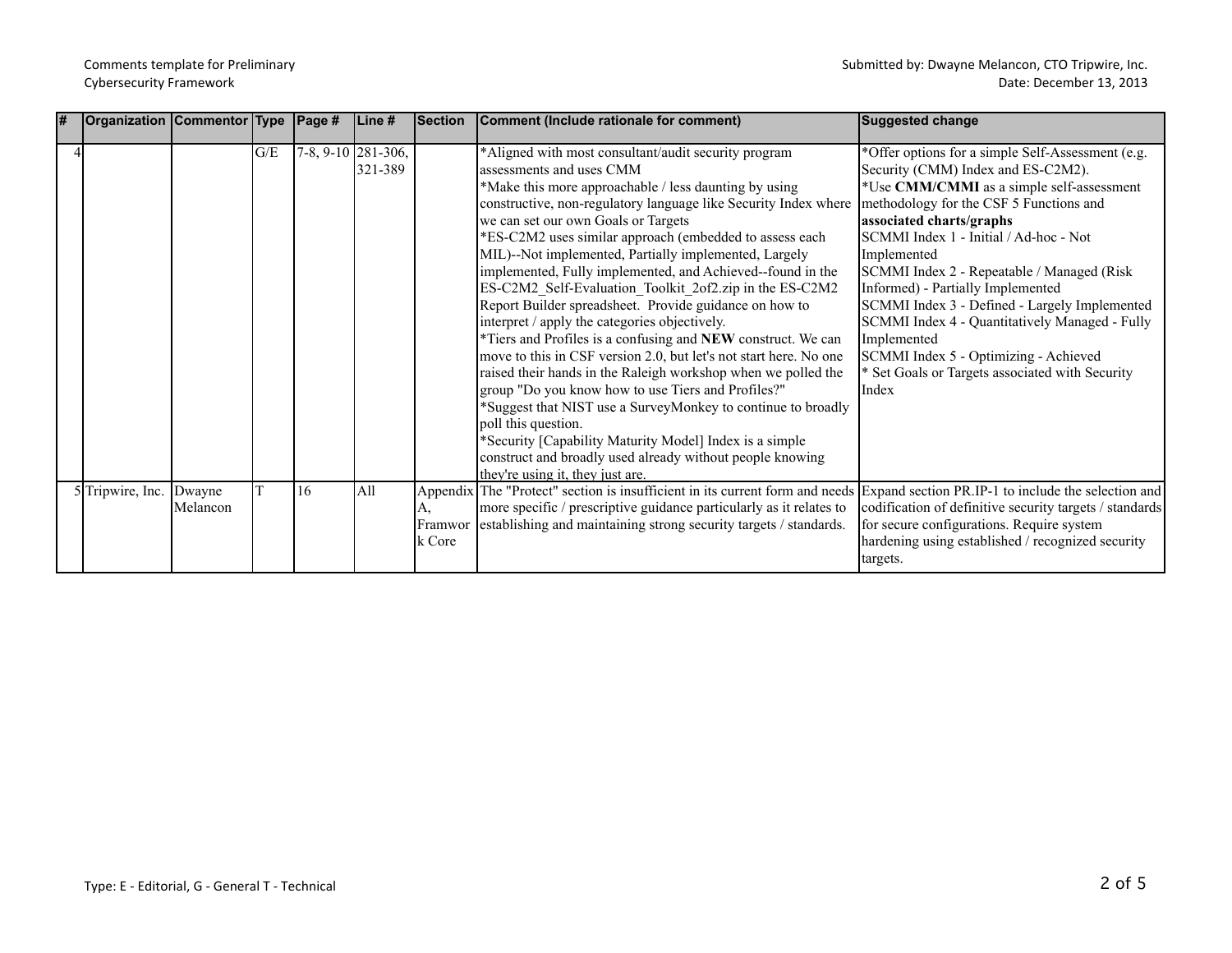| # |   | Organization Commentor Type Page # |                    |     |         | Line #              | <b>Section</b> | Comment (Include rationale for comment)                                                                                                                                                                                                                                                                                                                                                                                                                                                                                       | Suggested change                                                                                                                                                                                                                                                                                                                                                                                                                                                                                                                                                                                                                                                                                                                                                                                                                                                                                                                                                                                                                                                                               |
|---|---|------------------------------------|--------------------|-----|---------|---------------------|----------------|-------------------------------------------------------------------------------------------------------------------------------------------------------------------------------------------------------------------------------------------------------------------------------------------------------------------------------------------------------------------------------------------------------------------------------------------------------------------------------------------------------------------------------|------------------------------------------------------------------------------------------------------------------------------------------------------------------------------------------------------------------------------------------------------------------------------------------------------------------------------------------------------------------------------------------------------------------------------------------------------------------------------------------------------------------------------------------------------------------------------------------------------------------------------------------------------------------------------------------------------------------------------------------------------------------------------------------------------------------------------------------------------------------------------------------------------------------------------------------------------------------------------------------------------------------------------------------------------------------------------------------------|
|   | 6 |                                    |                    | G   | 1 or 11 | 95-99 or<br>409-436 |                | *There are several important steps missing for companies to Get Apply simple approach to Get Started.<br>Started (bolded).<br>*The concept of Scope is important--identify what assets the<br>Framework applies to, specifically reference the use of a risk<br>management approach and development of a list of risks (risk<br>register).<br>*Developing a roadmap and investment strategy, obtaining<br>executive-level buy-in and funding, and ensuring Continuous<br>Improvement are also important steps to Get Started. | *Missing critical steps- Page 1 (bolded)<br>Step 1: Identify - Determine [scope] what critical<br>infrastructure to protect;<br>Step 2: Self-Assessment - Assess current<br>cybersecurity posture (using Security Index or<br>$ES-C2M2$ );<br>Step 3: Conduct a Risk Assessment - Use one of the<br>mentioned risk management approaches (ISO<br>31000, NIST 800-39, etc.) or the simple risk<br>management process Phil lists in the Risk<br>Management process suggestion below to develop a<br>Risk Register);<br>Step 4: Create Targets - Identify and prioritize<br>opportunities for improvement utilizing risk<br>management approach above and associate risks<br>with Target objectives next to each of the 5<br><b>Framework Functions;</b><br>Step 5: Planning and Alignment - Assess progress<br>toward the target state. Develop roadmap and<br>investment strategy and foster communications<br>among [and buy in from] internal and external<br>stakeholders (senior executives and Board).;<br>Step 6: Implement Action Plan.;<br><b>Step 7: Ensure Continuous Improvement</b> |
|   |   | 7 Tripwire, Inc.                   | Dwayne<br>Melancon | G/E | 13-26   | 457-477             |                | *Cross mapping allows each of the prominent, core security<br>standards identified in the Information References to stand on its Informative References.<br>own merits and allows companies that have adopted at least one<br>of the security standards to apply the specific security standard.<br>*H2Cross mapping allows each standard to clearly show what a<br>company is doing to adopt/implement the Cybersecurity<br>Framework with respect to the other security standards.                                          | Cross map prominent security standards in the<br>1: Use the Alternative View version of Appendix A.<br>The consolidated view (or mash up view) in the<br>Preliminary Framework Cybersecurity.pdf is<br>confusing.<br>2: Also provide a spreadsheet version of <b>Appendix</b><br>A with the Alternative View similar to what you<br>released prior to Raleigh for the consolidate/mash-<br>up view of Appendix A / Framework Core.XLSX<br>http://www.nist.gov/itl/upload/preliminary cyberse<br>curity framework-framework core.xlsx                                                                                                                                                                                                                                                                                                                                                                                                                                                                                                                                                           |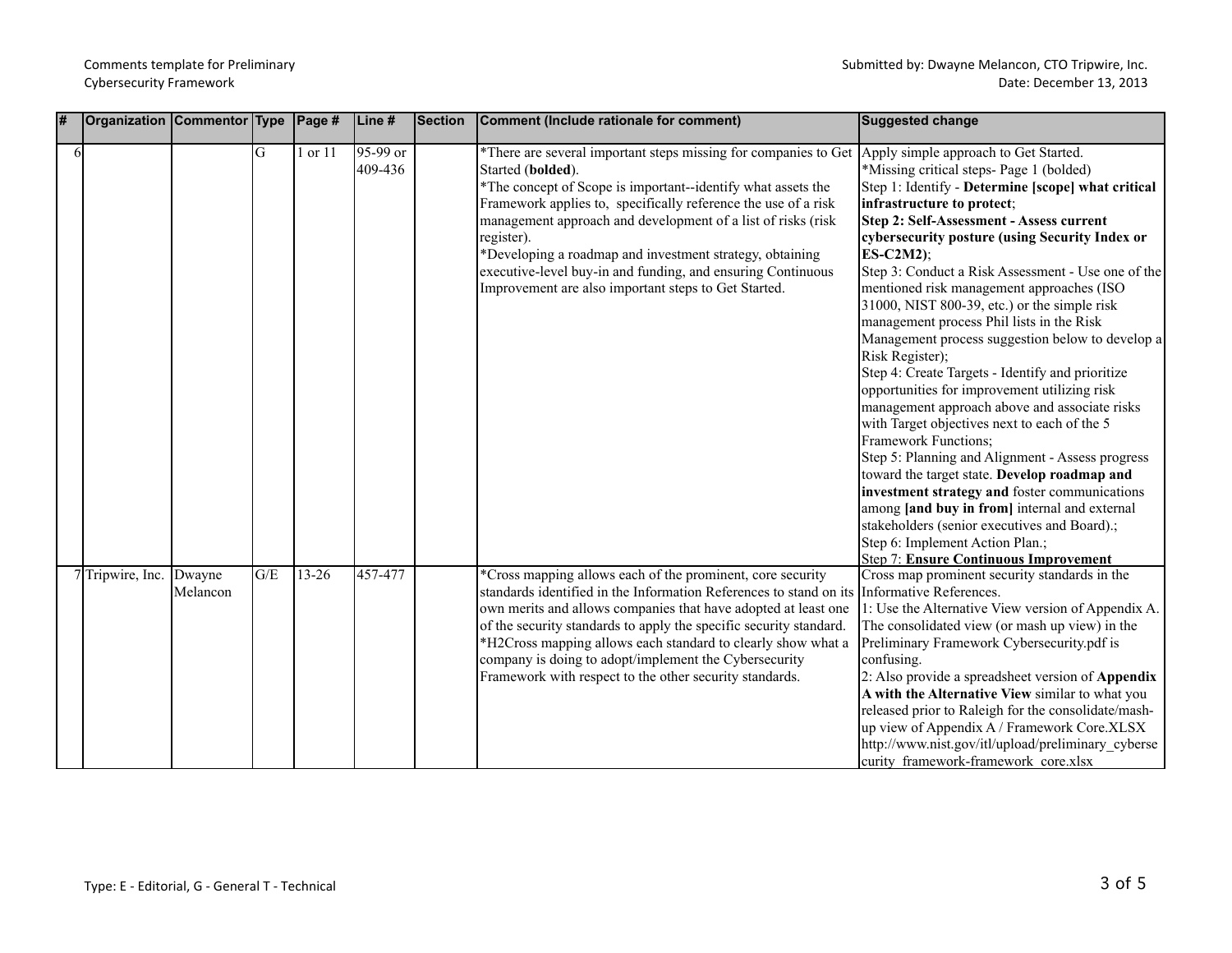| # |    | Organization Commentor Type Page # |                    |     |               | Line#   | Section | Comment (Include rationale for comment)                                                                                                                                                                                                                                                                                                                                                                                                                                                                                                                                                                                                           | <b>Suggested change</b>                                                                                                                                                                                                                                                                                                                                                                                                                                                                                                               |
|---|----|------------------------------------|--------------------|-----|---------------|---------|---------|---------------------------------------------------------------------------------------------------------------------------------------------------------------------------------------------------------------------------------------------------------------------------------------------------------------------------------------------------------------------------------------------------------------------------------------------------------------------------------------------------------------------------------------------------------------------------------------------------------------------------------------------------|---------------------------------------------------------------------------------------------------------------------------------------------------------------------------------------------------------------------------------------------------------------------------------------------------------------------------------------------------------------------------------------------------------------------------------------------------------------------------------------------------------------------------------------|
|   | 8  |                                    |                    | G/E | 3             | 174-179 |         | * The listed risk management approaches (NIST 800-39, ISO<br>31000, etc.) are not trivial and providing a simple risk<br>management approach will help many Get Started.<br>* The 5 Step Risk Management Process is a very basic, but<br>common approach to risk management that will help progress<br>security decision making and help with prioritization. In<br>particular, this can help with scoping, prioritization, etc. so orgs<br>don't try to "boil the ocean" when they begin the process.                                                                                                                                            | Provide simple risk management process to Get<br>Started in the Framework document. Suggested<br>entry-- 5 Step Risk Management Process:<br>Step 1 - Identify risks<br>Step 2 - Prioritize list of risk findings (Risk<br>Register) and determine if you need to Remove,<br>Reduce, Transfer, or Accept the risk<br>Step 3 - Establish security roadmap towards<br>addressing identified risks<br>Step 4 - Obtain executive level approval and<br>funding for roadmap<br>Step 5 - Continuously assess program using<br>Security Index |
|   |    | 9 Tripwire, Inc.                   | Dwayne<br>Melancon | G/E | $13 - 26$     | 457-477 |         | *Without a thorough cross mapping, NIST will have put into<br>question the thoroughness of the existing security standard if a<br>standard in the Informative References cannot fulfill a specific<br>Subcategory element (row).<br>*NIST will also have effectively created a new security standard<br>without thoroughly performing the cross mappings.<br>*Missing several controls that have been known to fail such as<br>ISO\IEC 27001:2005 A.10.9.1, A.10.9.2, A.10.9.3, and A.8.2.2.<br>These have been identified by HISPI as controls that have<br>consistently failed in 2012, thereby leading to the compromise of<br>protected data. | 1: Must ensure NIST, COBIT, CSC, and ISO cross<br>mappings are thorough/complete mappings (there<br>are too may "NA" entries).<br>2: Ensure ISO\IEC 27001:2005 A.10.9.1, A.10.9.2,<br>$[A.10.9.3, and A.8.2.2 are listed in the controls$<br>listings.                                                                                                                                                                                                                                                                                |
|   | 10 |                                    |                    |     | $G/E/T$ 13-26 | 457-477 |         | *The CSA CCM is open source material, where other cross<br>mappings cost money, and the CSA is willing to work with NIST<br>and US government to keep this cross mapping up to date.<br>*The CSA CCM have been updated frequently (every 6 to 18<br>months). The CCM applies to single and to multi-tenant entities<br>and is based on ISO and HITRUST.<br>*CSA CCM already covers cloud which will become critical<br>infrastructure.<br>*Phil and CSA is reconfiguring the CSA CCM to resemble the<br>Framework by default. Release date is TBD but will be available<br>by the end of the year.                                                | Use existing cross mappings such as the CSA CCM                                                                                                                                                                                                                                                                                                                                                                                                                                                                                       |